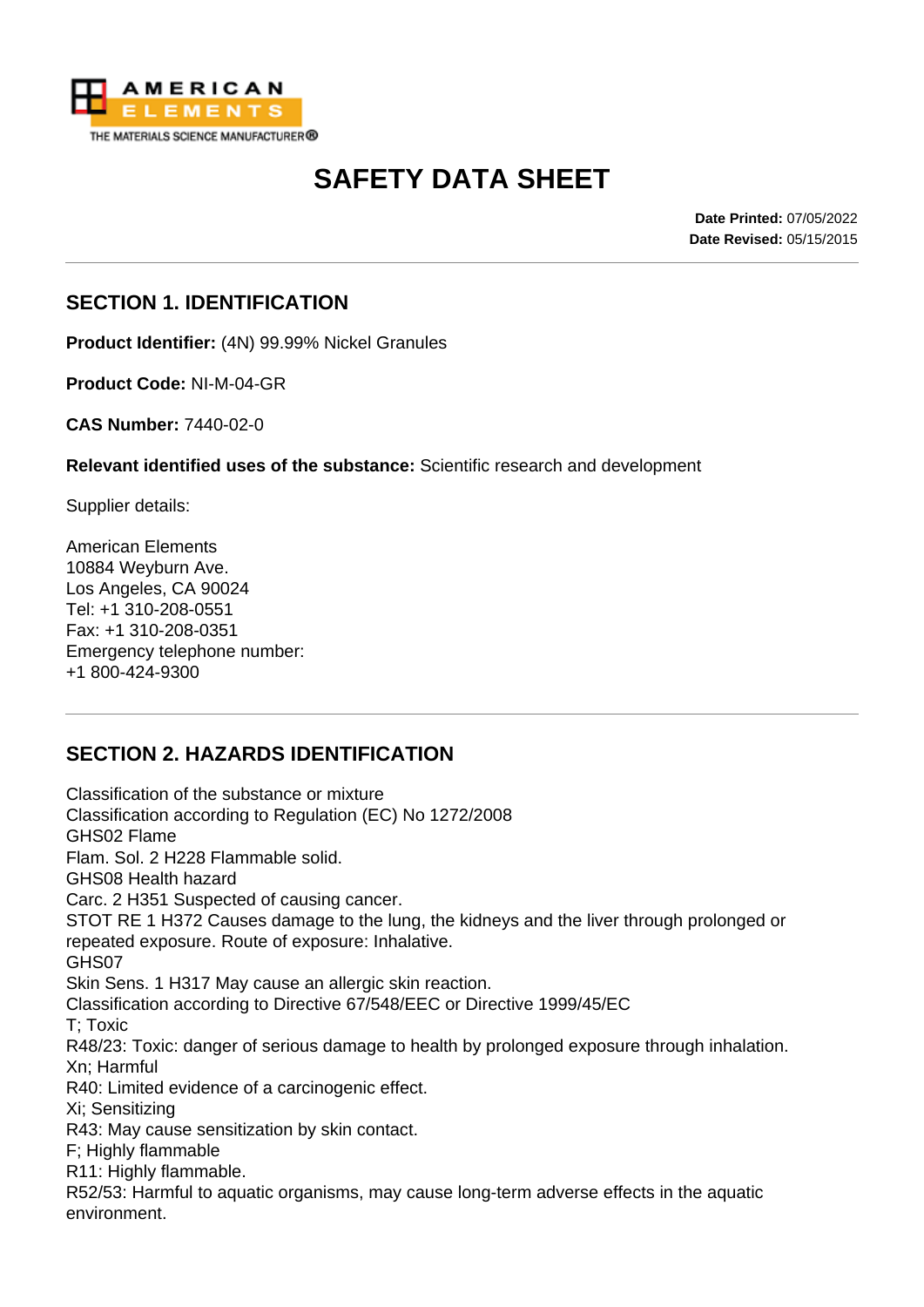Carc. Cat. 3 Information concerning particular hazards for human and environment: N/A Hazards not otherwise classified No data available. Label elements Labelling according to Regulation (EC) No 1272/2008 The substance is classified and labeled according to the CLP regulation. Hazard pictograms



Signal word: Danger Hazard statements H228 Flammable solid. H317 May cause an allergic skin reaction. H351 Suspected of causing cancer. H372 Causes damage to the lung, the kidneys and the liver through prolonged or repeated exposure. Route of exposure: Inhalative. Precautionary statements P210 Keep away from heat/sparks/open flames/hot surfaces. - No smoking. P260 Do not breathe dust/fume/gas/mist/vapors/spray. P261 Avoid breathing dust/fume/gas/mist/vapors/spray. P363 Wash contaminated clothing before reuse. P405 Store locked up. P501 Dispose of contents/container in accordance with local/regional/national/international regulations. WHMIS classification B4 - Flammable solid D2A - Very toxic material causing other toxic effects Classification system HMIS ratings (scale 0-4) (Hazardous Materials Identification System) HEALTH FIRE REACTIVITY 1 3 1 Health (acute effects)  $= 1$  $Flammability = 3$ Physical Hazard = 1 Other hazards Results of PBT and vPvB assessment: PBT: N/A. vPvB: N/A.

#### **SECTION 3. COMPOSITION/INFORMATION ON INGREDIENTS**

**Substances** CAS No. / Substance Name: 7440-02-0 Nickel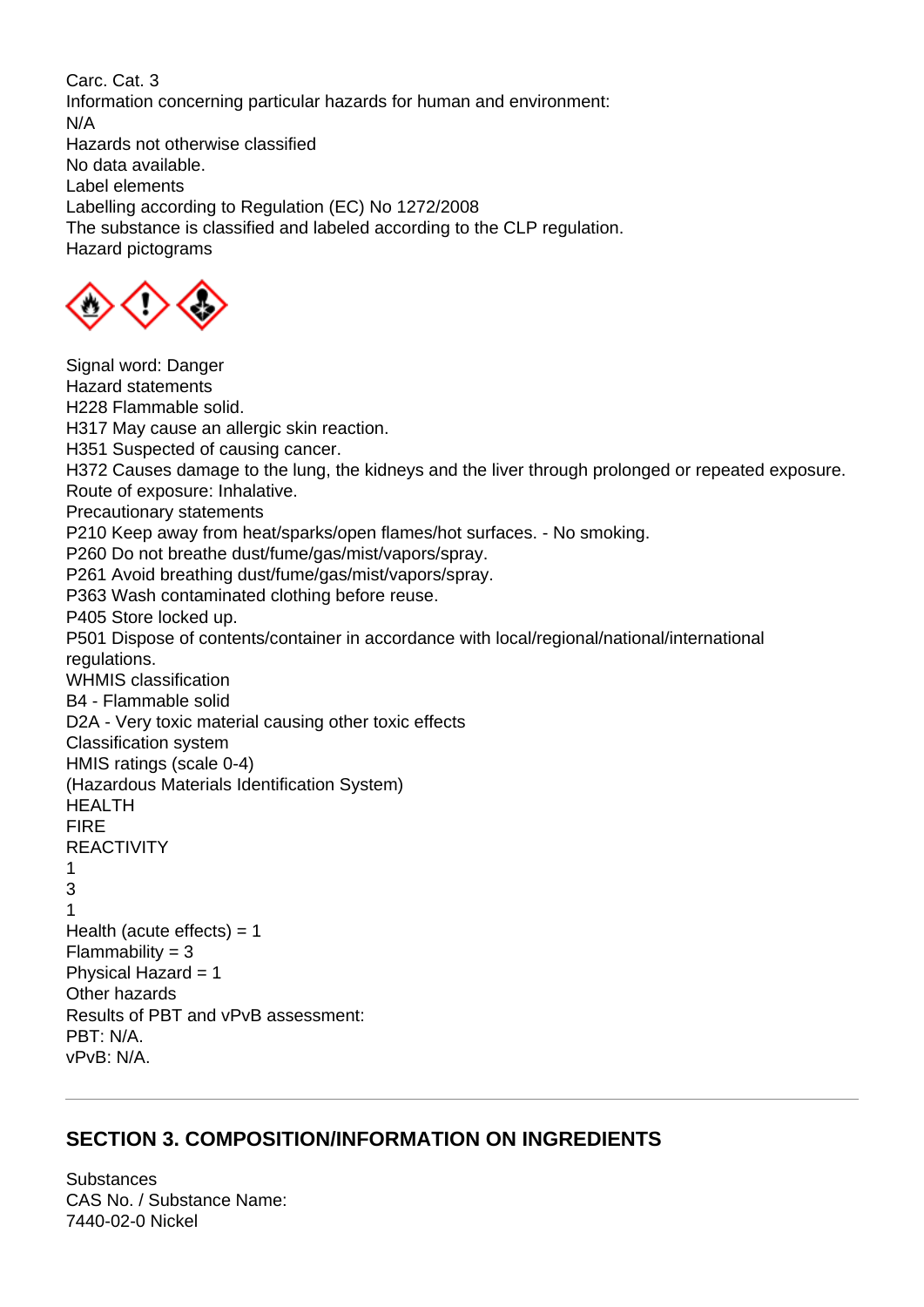#### **SECTION 4. FIRST AID MEASURES**

Description of first aid measures If inhaled: Supply fresh air. If not breathing, provide artificial respiration. Keep patient warm. Seek immediate medical advice. In case of skin contact: Immediately wash with soap and water; rinse thoroughly. Seek immediate medical advice. In case of eye contact: Rinse opened eye for several minutes under running water. Consult a physician. If swallowed: Seek medical treatment. Information for doctor Most important symptoms and effects, both acute and delayed No information available. Indication of any immediate medical attention and special treatment needed No information available.

### **SECTION 5. FIREFIGHTING MEASURES**

Extinguishing media Suitable extinguishing media Special powder for metal fires. Do not use water. For safety reasons unsuitable extinguishing media Carbon dioxide **Water** Special hazards arising from the substance or mixture If this product is involved in a fire, the following can be released: Nickel oxides Advice for firefighters Protective equipment: Wear self-contained respirator. Wear fully protective impervious suit.

#### **SECTION 6. ACCIDENTAL RELEASE MEASURES**

Personal precautions, protective equipment and emergency procedures Wear protective equipment. Keep unprotected persons away. Ensure adequate ventilation Keep away from ignition sources Environmental precautions: Do not allow material to be released to the environment without official permits. Do not allow product to reach sewage system or any water course. Do not allow to penetrate the ground/soil. Methods and material for containment and cleanup: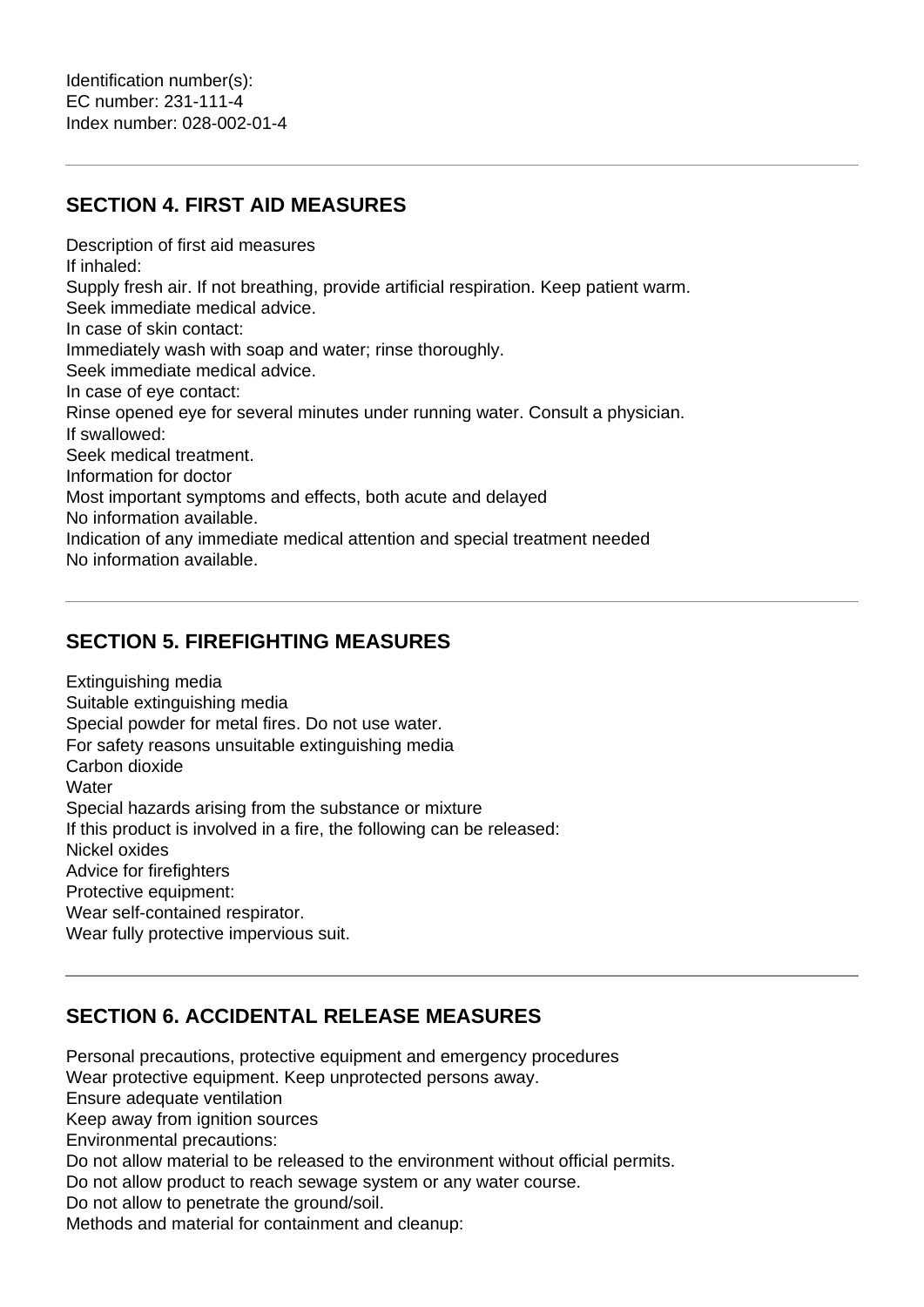Keep away from ignition sources. Dispose of contaminated material as waste according to section 13. Ensure adequate ventilation. Prevention of secondary hazards: Keep away from ignition sources. Reference to other sections See Section 7 for information on safe handling See Section 8 for information on personal protection equipment. See Section 13 for disposal information.

#### **SECTION 7. HANDLING AND STORAGE**

**Handling** 

Precautions for safe handling Keep container tightly sealed. Store in cool, dry place in tightly closed containers. Ensure adequate ventilation. Information about protection against explosions and fires: Protect against electrostatic charges. Conditions for safe storage, including any incompatibilities **Storage** Requirements to be met by storerooms and receptacles: Store in a cool location. Information about storage in one common storage facility: Store away from oxidizing agents. Store away from halogens. Further information about storage conditions: Keep container tightly sealed. Store in cool, dry conditions in well-sealed containers. Specific end use(s)

No information available.

# **SECTION 8. EXPOSURE CONTROLS/PERSONAL PROTECTION**

Additional information about design of technical systems: Properly operating chemical fume hood designed for hazardous chemicals and having an average face velocity of at least 100 feet per minute. Control parameters Components with limit values that require monitoring at the workplace: 7440-02-0 Nickel (100.0%) PEL (USA) Long-term value: 1 mg/m<sup>3</sup> REL (USA) Long-term value: 0.015 mg/m<sup>3</sup> as Ni; See Pocket Guide App. A TLV (USA) Long-term value: 1.5<sup>\*</sup> mg/m<sup>3</sup> elemental, \*inhalable fraction EL (Canada) Long-term value: 0.05 mg/m<sup>3</sup> as Ni; ACIGH A1, IARC 1 EV (Canada) Long-term value: 1\* 0.2\*\* 0.1\*\*\* mg/m<sup>3</sup> inh.;\*metal;\*\*insol. compds.;\*\*\*soluble compds. Additional information: No data Exposure controls Personal protective equipment Follow typical general protective and industrial hygiene measures for handling chemicals. Keep away from foodstuffs, beverages and feed. Remove all soiled and contaminated clothing immediately.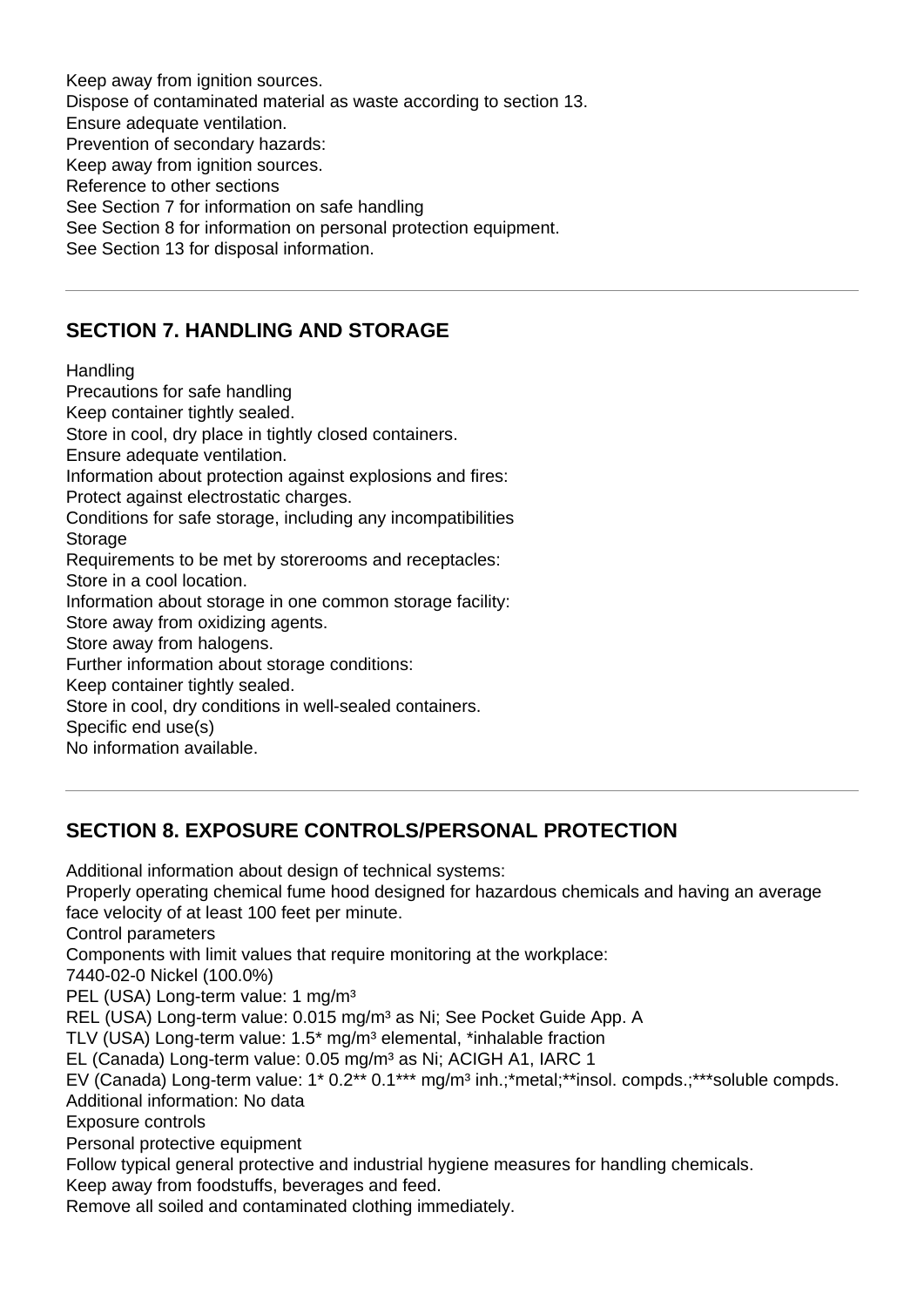Wash hands before breaks and at the end of work. Breathing equipment: Use suitable respirator when high concentrations are present. Recommended filter device for short term use: Use a respirator with type P100 (USA) or P3 (EN 143) cartridges as a backup to engineering controls. Risk assessment should be performed to determine if air-purifying respirators are appropriate. Only use equipment tested and approved under appropriate government standards. Protection of hands: Impervious gloves Inspect gloves prior to use. Suitability of gloves should be determined both by material and quality, the latter of which may vary by manufacturer. Material of gloves Nitrile rubber, NBR Penetration time of glove material (in minutes) 480 Glove thickness 0.11 mm Eye protection: Safety glasses Body protection: Protective work clothing.

#### **SECTION 9. PHYSICAL AND CHEMICAL PROPERTIES**

Information on basic physical and chemical properties Appearance: Form: Powder or flakes Color: Silver grav Odor: Odorless Odor threshold: No data available. pH: N/A. Melting point/range: 1455 °C (2651 °F) Boiling point/range: 2732 °C (4950 °F) Sublimation temperature / start: No data available. Flammability (solid, gas): Highly flammable. Ignition temperature: No data available. Decomposition temperature: No data available. Auto igniting: No data available. Danger of explosion: Product does not present an explosion hazard. Explosion limits: Lower: No data available. Upper: No data available. Vapor pressure: N/A. Density at 20 °C (68 °F): 8.908 g/cm<sup>3</sup> (74.337 lbs/gal) Relative density: No data available. Vapor density: N/A. Evaporation rate: N/A. Solubility in Water (H<sub>2</sub>O): Insoluble Partition coefficient (n-octanol/water): No data available. Viscosity: Dynamic: N/A. Kinematic: N/A. Other information No information available.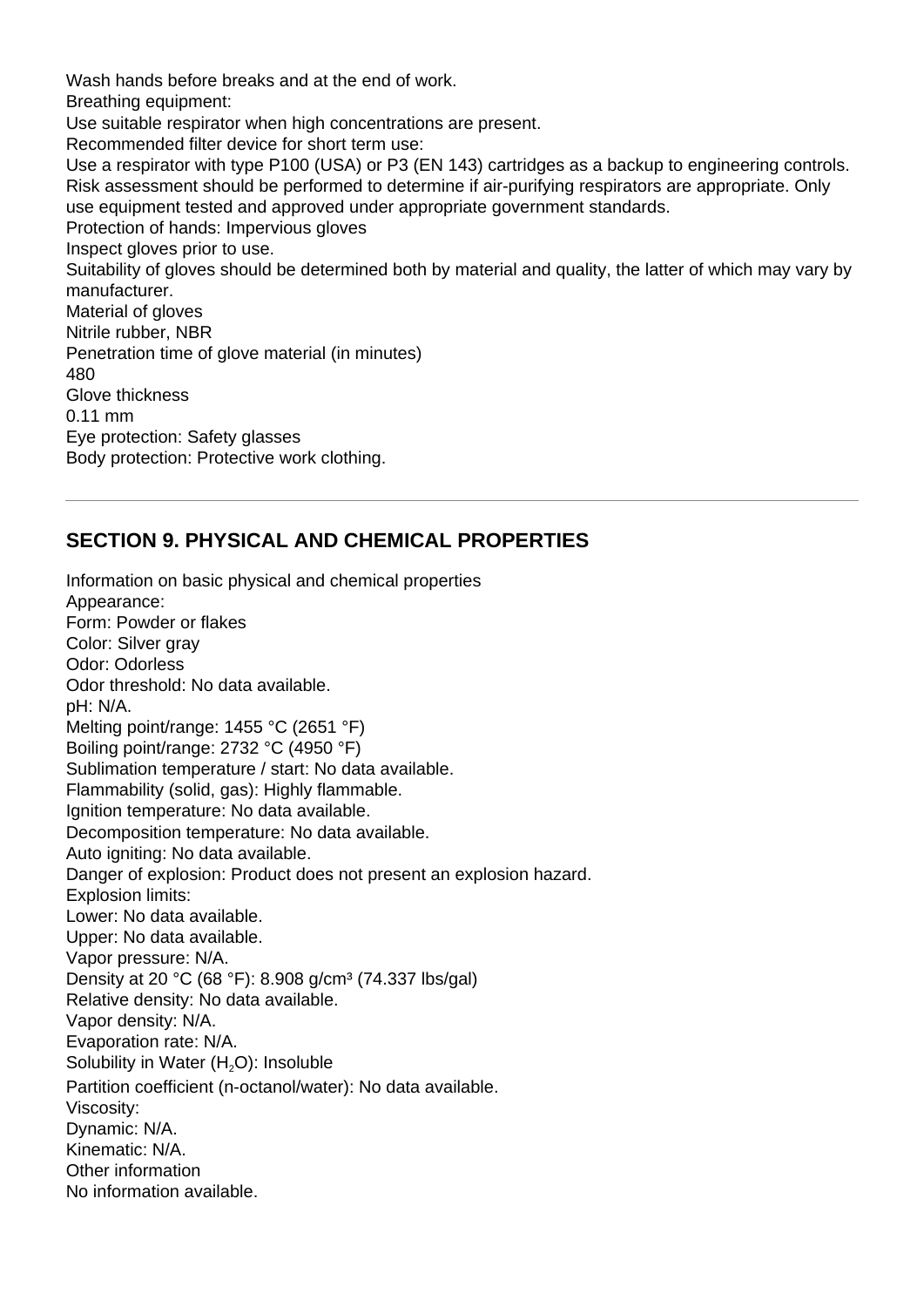# **SECTION 10. STABILITY AND REACTIVITY**

**Reactivity** No data available. Chemical stability Stable under recommended storage conditions. Thermal decomposition / conditions to be avoided: Decomposition will not occur if used and stored according to specifications. Possibility of hazardous reactions No dangerous reactions known Conditions to avoid No information available. Incompatible materials: **Halogens** Hazardous decomposition products: Nickel oxides

# **SECTION 11. TOXICOLOGICAL INFORMATION**

Information on toxicological effects

Acute toxicity:

The Registry of Toxic Effects of Chemical Substances (RTECS) contains acute toxicity data for this substance.

LD/LC50 values that are relevant for classification: No data

Skin irritation or corrosion: May cause irritation

Eye irritation or corrosion: Irritating effect.

Sensitization: May cause an allergic skin reaction.

Germ cell mutagenicity:

The Registry of Toxic Effects of Chemical Substances (RTECS) contains mutation data for this substance.

Carcinogenicity: Suspected of causing cancer.

IARC-2B: Possibly carcinogenic to humans: limited evidence in humans in the absence of sufficient evidence in experimental animals.

NTP-R: Reasonably anticipated to be a carcinogen: limited evidence from studies in humans or sufficient evidence from studies in experimental animals.

ACGIH A5: Not suspected as a human carcinogen: Not suspected as a human carcinogen on the basis of properly conducted epidemiologic studies in humans.

Studies have sufficiently long follow-up, reliable exposure histories, sufficiently high dose, and adequate statistical power to conclude that exposure to the agent does not convey a significant risk of cancer to humans. Evidence suggesting a lack of carcinogenicity in experimental animals will be considered if it is supported by other relevant data.

The Registry of Toxic Effects of Chemical Substances (RTECS) contains tumorigenic and/or carcinogenic and/or neoplastic data for this substance.

Reproductive toxicity:

The Registry of Toxic Effects of Chemical Substances (RTECS) contains reproductive data for this substance.

Specific target organ system toxicity - repeated exposure:

Causes damage to the lung, the kidneys and the liver through prolonged or repeated exposure. Route of exposure: Inhalative.

Specific target organ system toxicity - single exposure: N/A

Aspiration hazard: N/A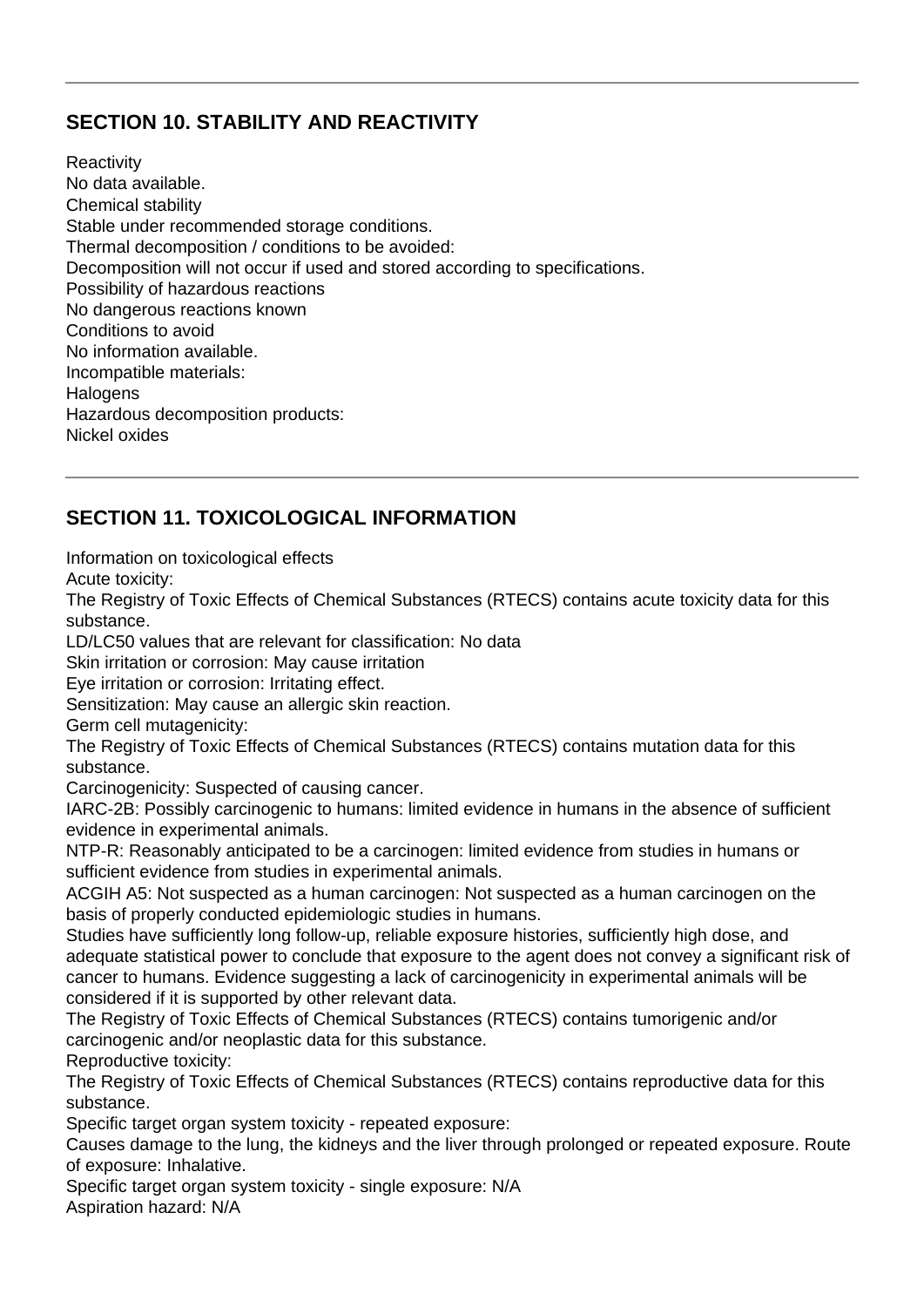Subacute to chronic toxicity: The Registry of Toxic Effects of Chemical Substances (RTECS) contains multiple dose toxicity data for this substance. Additional toxicological information: To the best of our knowledge the acute and chronic toxicity of this substance is not fully known. Carcinogenic categories OSHA-Ca (Occupational Safety & Health Administration) Substance is not listed.

#### **SECTION 12. ECOLOGICAL INFORMATION**

**Toxicity** Aquatic toxicity: No information available. Persistence and degradability: No information available. Bioaccumulative potential: No information available. Mobility in soil: No information available. Ecotoxical effects: Remark: Harmful to aquatic organisms Additional ecological information: General notes: Do not allow product to reach ground water, water course or sewage system. Do not allow material to be released to the environment without official permits. Danger to drinking water if even small quantities leak into the ground. May cause long lasting harmful effects to aquatic life. Avoid transfer into the environment. Harmful to aquatic organisms Results of PBT and vPvB assessment: PBT: N/A. vPvB: N/A. Other adverse effects No information available.

# **SECTION 13. DISPOSAL CONSIDERATIONS**

Waste treatment methods Recommendation: Consult state, local or national regulations to ensure proper disposal. Uncleaned packagings: Recommendation: Disposal must be made according to official regulations.

# **SECTION 14. TRANSPORT INFORMATION**

UN-Number DOT, IMDG, IATA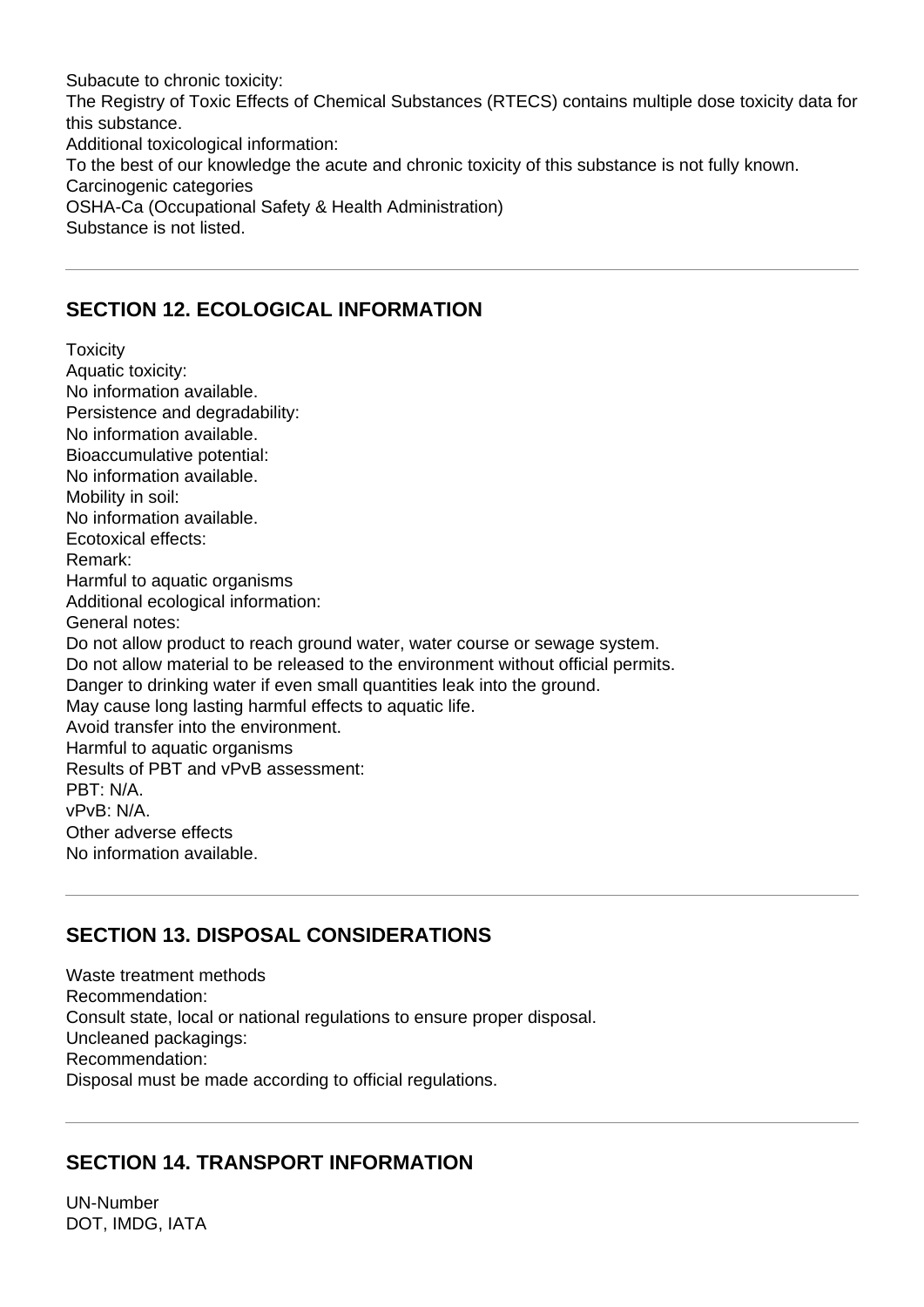UN3089 UN proper shipping name DOT RQ Metal powders, flammable, n.o.s. (Nickel powder) IMDG, IATA METAL POWDER, FLAMMABLE, N.O.S. (Nickel powder) Transport hazard class(es) DOT Class 4.1 Flammable solids, self-reactive substances and solid desensitised explosives. Label 4.1 Class 4.1 (F3) Flammable solids, self-reactive substances and solid desensitised explosives Label 4.1 IMDG, IATA Class 4.1 Flammable solids, self-reactive substances and solid desensitised explosives. Label 4.1 Packing group DOT, IMDG, IATA II Environmental hazards: N/A. Special precautions for user Warning: Flammable solids, self-reactive substances and solid desensitised explosives EMS Number: F-G,S-G Segregation groups Heavy metals and their salts (including their organometallic compounds), powdered metals Transport in bulk according to Annex II of MARPOL73/78 and the IBC Code N/A. Transport/Additional information: **DOT** Hazardous substance: 100 lbs, 45.4 kg Marine Pollutant (DOT): No UN "Model Regulation": UN3089, Metal powders, flammable, n.o.s. (Nickel powder), 4.1, II

#### **SECTION 15. REGULATORY INFORMATION**

Safety, health and environmental regulations/legislation specific for the substance or mixture National regulations All components of this product are listed in the U.S. Environmental Protection Agency Toxic Substances Control Act Chemical substance Inventory. All components of this product are listed on the Canadian Domestic Substances List (DSL). SARA Section 313 (specific toxic chemical listings) 7440-02-0 Nickel California Proposition 65